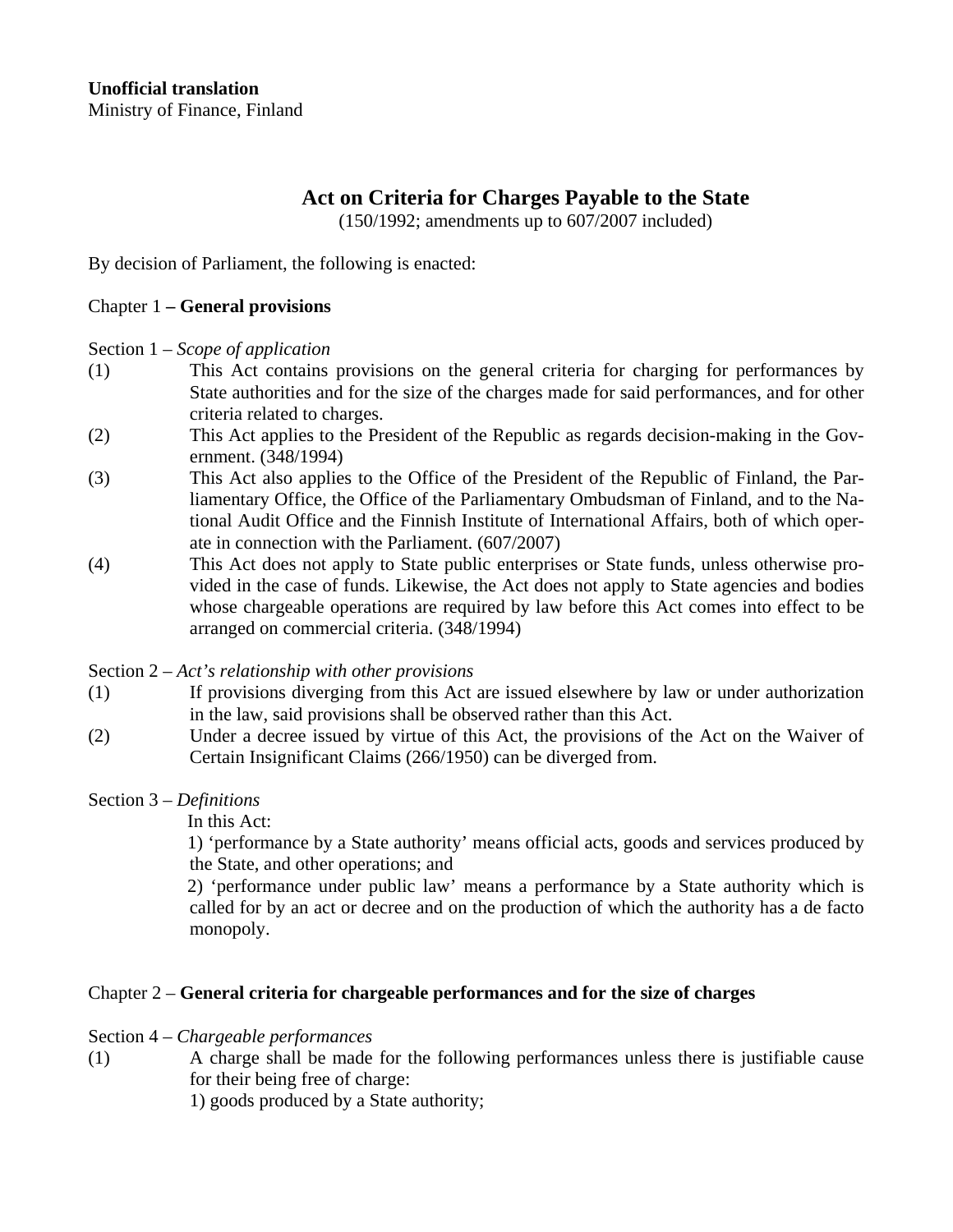2) services produced to order or otherwise commissioned;

3) decisions made upon application;

4) temporary transfer of rights of use (usufruct) and other rights; and

5) other operations when the production of a performance is consequent upon action by the recipient. (961/1998)

- (2) Specifically, a charge shall be made for a performance when the performance, or a comparable performance, is also produced and charged for by other than a State authority, or when production of the performance relates to the economic activities of the recipient.
- Section 5 *Performances free of charge*

The following performances shall be free of charge unless there is special cause to make them chargeable:

1) performances that cannot be considered to have been produced for a single person, enterprise or otherwise clearly restricted group;

2) performances aiming at providing a benefit to secure livelihood; and

3) advice, instructions, guidance and information provided by an authority if they generate only insignificant costs.

Section 6 – *Charges made for performances under public law* 

- (1) The size of the charge made by the State for a performance under public law shall correspond to the total costs incurred by the State from producing the performance (cost price).
- (2) A charge of the same size can be made for similar performances by one or more authorities even when the costs of producing the performance differ. When the size of such a fixed charge is set, the average total cost of the performances must be taken into account.
- (3) The charge set can as a general rule be lower than the cost price of the performance or can be waived completely if there is justifiable cause for reasons related to health care and medical care, other social purposes, administration of justice, environmental protection, education or general cultural activities, or other comparable reasons. If special cause exists, a charge lower than the performance's cost price can be charged on a particular group or waived completely. If special cause exists, the charge set can be higher than what would otherwise correspond to the performance's cost price.
- (4) When a charge is made for a performance, the same charge shall also be collected from State authorities unless there is special cause for some other procedure.
- (5) It is the business of the authority producing the performance to see to it that producing the performance does not generate more costs than the appropriate quality of the performance requires.

## Section 7 – *Prices of other performances*

- (1) The prices of official performances other than those referred to in section 6 shall be decided on commercial criteria. An appropriation can be included in the State budget for use in reducing the prices of performances priced on commercial criteria.
- (2) If an authority has a de facto monopoly on the production of a performance as referred to in paragraph 1, the price charged for the performance can also be set so as to correspond to the performance's cost price. (961/1998)
- (3) If an authority produces performances in a dominant market standing, the pricing of the performances shall take into account the provisions on abuse of dominant market standing in the Act on Restrictive Practices (480/1992). (961/1998)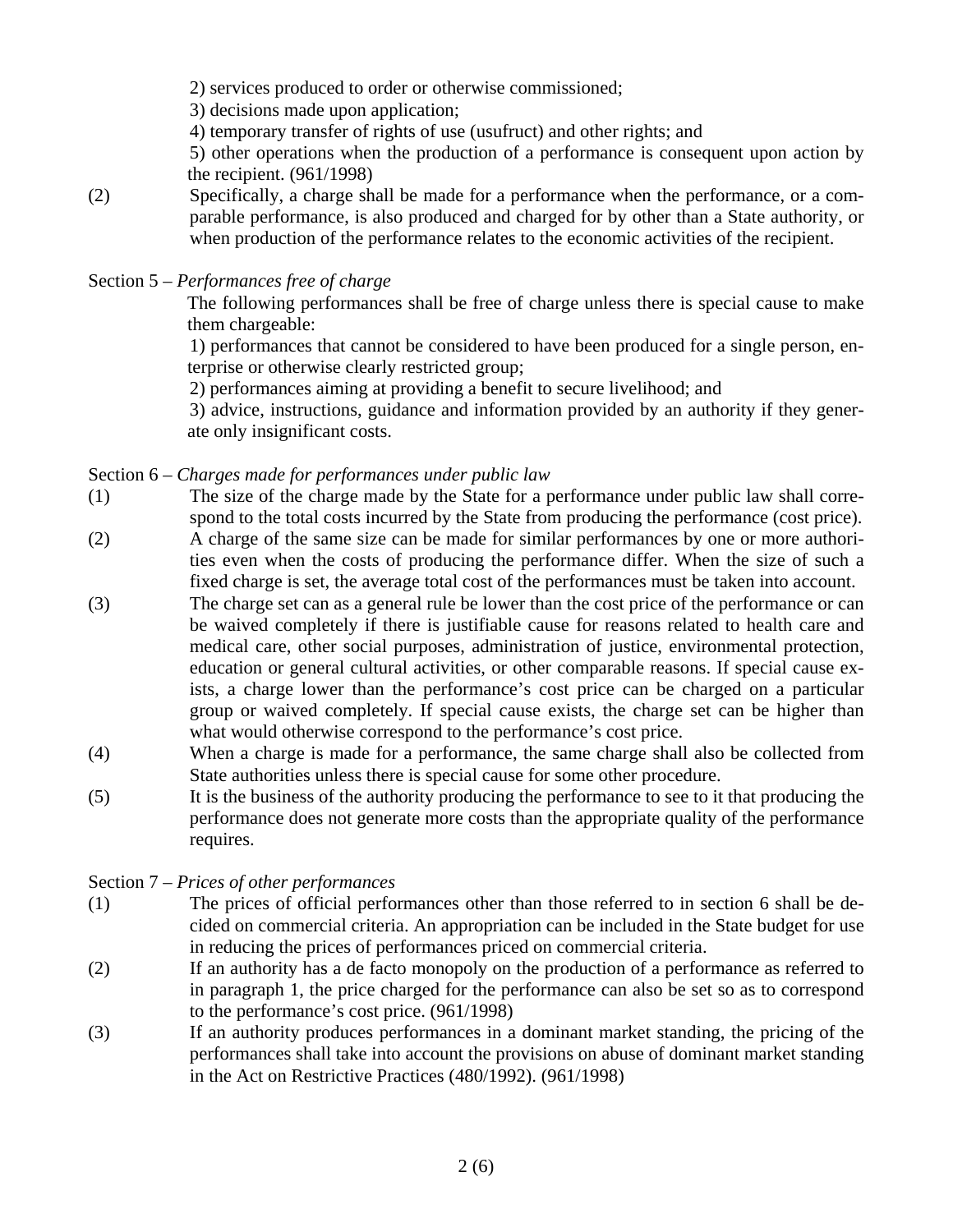## Chapter 3 **– Competence in deciding on charges**

- (1) Provisions on whether decisions of the President of the Republic and the Government in plenary session are chargeable, and on which decisions are charged for at cost price and which are priced on commercial criteria will be laid down by decree. The same applies to the fixed charges referred to in section  $6(2)$ , and, when a charge for a decision is made contrary to the cost price criterion, on the choice of such decision, on the criterion as referred to in section 6(3) or (4,) and on the procedure to be followed. In other matters related to these charges, the ministry concerned shall be competent. In this Act, 'ministry' also means the Prime Minister's Office.
- (2) The ministry concerned shall decide which performances or performance categories of the ministry or other authorities in its administrative sector shall be charged for and which performances or performance categories shall be charged for at cost price, and which are priced on commercial criteria.
- (3) In the cases referred to in subsection 2, the ministry shall also decide on the fixed charges referred to in section 6(2), and, when a charge for a performance or performance category is made contrary to the cost price criterion, which performances or performance categories this shall apply to, the criterion as referred to in section 6(3) or (4), and the procedure to be followed.
- (4) When some matter otherwise within a ministry's authority is placed before a plenary session of the Government for decision, whether the decision shall be subject to charge and the size of the charge made shall be decided as if the matter concerned a ministry decision, contrary to subsection 1.
- Section 9 *Competence of authorities*

In cases other than those referred to in section 8, the competence in matters concerning charges and the pricing of performances shall rest with the relevant authority.

Section 10 – *Special agencies and bodies* (607/2007)

The Parliamentary Office, the Office of the President of the Republic of Finland, the Office of the Parliamentary Ombudsman of Finland, the National Audit Office and the Finnish Institute of International Affairs, both of which operate in connection with the Parliament, the Office of the Chancellor of Justice, the Bank of Finland and the Social Insurance Institution of Finland shall all prescribe their own charges.

## Chapter 4 – **Miscellaneous provisions**

- Section 11 *Collection of charges*
- (1) The charge for a performance under public law as referred to in section 6 can be collected as laid down in the Act on the Collection of Taxes and Charges in Execution Proceedings  $(367/61)$ .
- (2) When collecting claims for other performances referred to in section 7, the provisions concerning collection of claims under private law shall be observed.

Section 8 – *Matters provided for by decree and competence of ministries* (348/1994)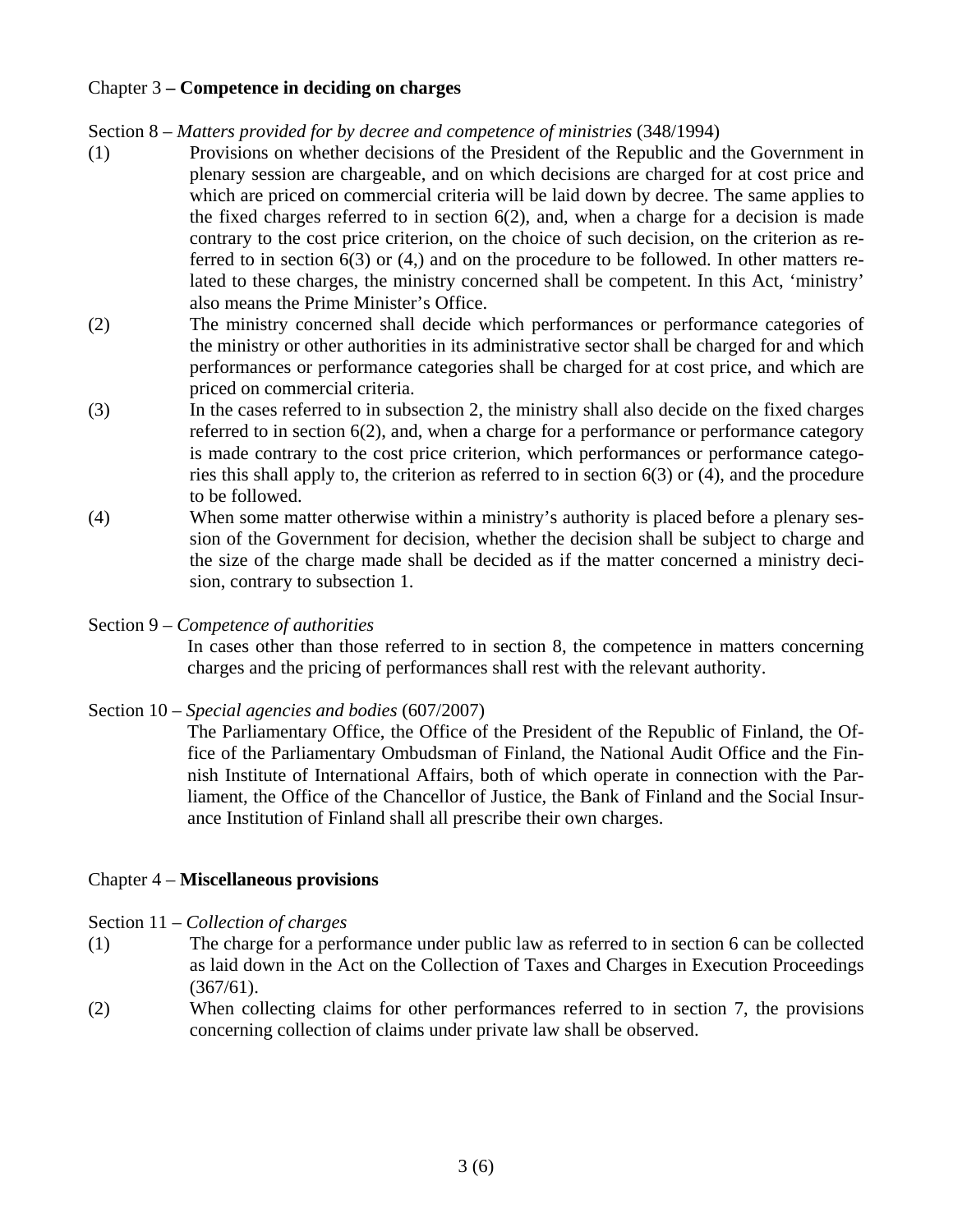Section 11 a – *Setting the charge* (961/1998)

- (1) All receipts or other documentation concerning the setting of a charge shall state the provisions on which the charge is based. If, in the case of a performance under public law, the setting of the charge is based on a separate calculation, the said calculation shall be appended.
- (2) Any error demonstrated in how a charge is set can be corrected applying, as appropriate, what is provided in the Administrative Procedures Act (598/1982) concerning the correction of an error of fact or a clerical error.
- (3) When a charge is made concerning a performance under public law, the authority setting the charge shall provide instructions for the rectification procedure referred to in section 11b.

Section 11 b – *Appeal against a charge* (961/1998)

- (1) A party required to pay a charge that considers that an error has been made in setting the charge for a performance under public law as referred to in section 6 can ask the authority that set the charge for rectification within six months of the charge being made. A decision on a request for rectification can be appealed to the provincial court within whose jurisdiction the authority that set the charge is located. The appeal period is 30 days from the date on which the appellant is informed of the decision on a request for rectification. A provincial court decision cannot be appealed.
- (2) Disputes concerning charges for other performances referred to in section 7 of the Act shall be processed as disputes in a district court.
- Section 12 *More detailed provisions*

More detailed provisions on the costs to be included in a cost price, on the penalty interest to be charged on a delayed payment, on any penalty charge made in its place, on the payment period and the interest rate charged on the payment period, on advances, on security, on waiver of collection and on other matters concerning collection, and on other implementation of the Act can be issued by decree, taking account of what is provided in section 10.

Section 12 a – *General authorization* (961/1998)

In order to ensure uniform application of the Act on Criteria for Charges Payable to the State, the Ministry of Finance can issue instructions on general criteria to be followed in making performances subject to charge and in pricing, and on other procedures related to the general administration of the said Act.

## Chapter 5 – **Transitional provisions and entry into force**

#### Section 13 – *Entry into force*

- (1) This Act enters into force on 1 March 1992.
- (2) It repeals:

1) the Act on Criteria for Charges Payable to the State of 29 December 1973 (980/1973); and

2) the Act on Criteria for Charges Payable on Documents and Official Acts by Certain Authorities of 17 October 1942 (806/1942) and later amendments to it.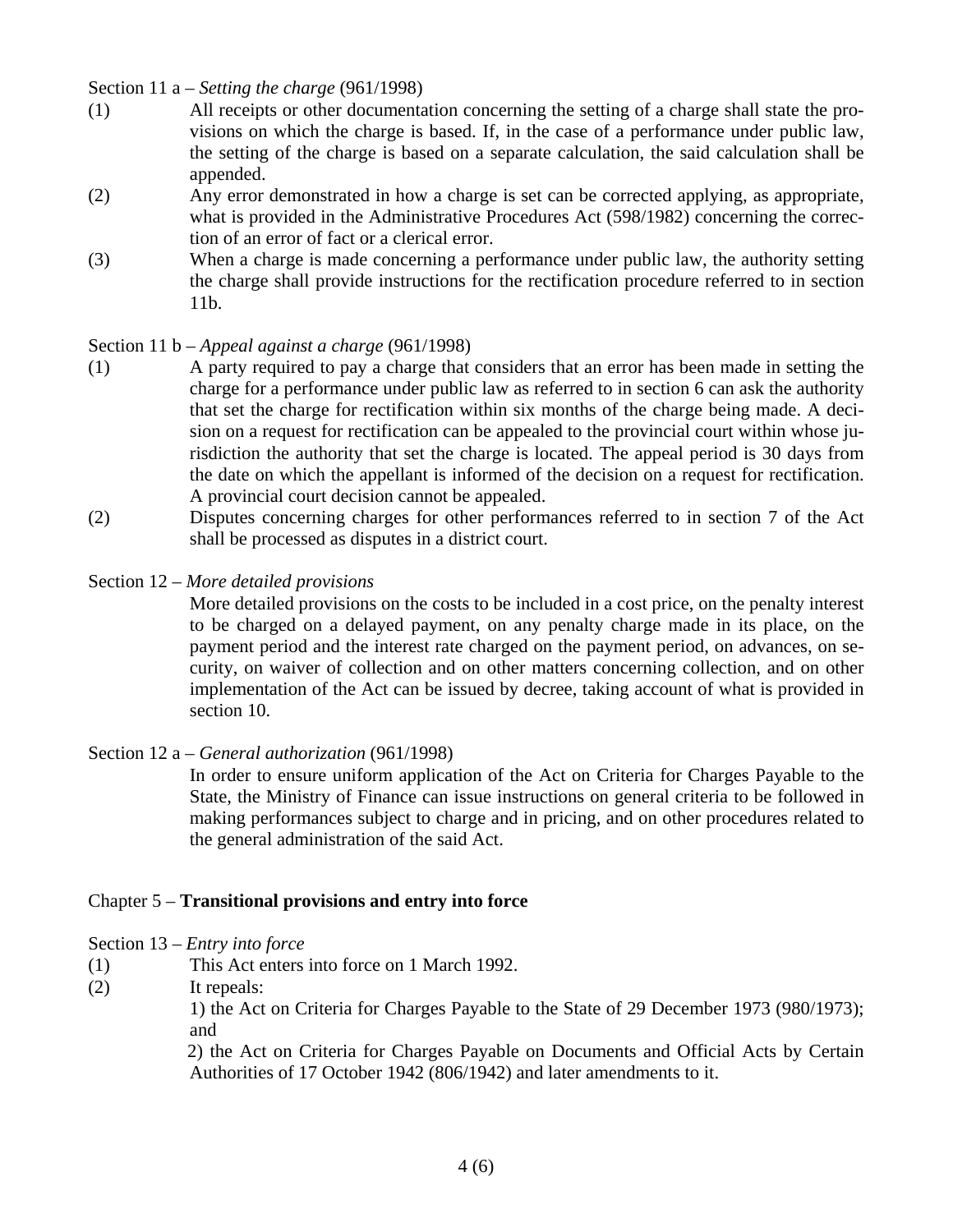- (3) Measures necessary for the implementation of this Act may be undertaken before the Act's entry into force.
- Section 14 *Transitional provisions*
- (1) Decrees issued under acts hereby repealed will remain in force until 31 December 1993, unless separately repealed earlier.
- (2) If other legislation makes reference to acts repealed by this Act, the reference shall be considered to refer to this Act.

Government proposal 176/1991, Finance Committee Report 1/1992

## **Entry into force and application of amendments:**

#### 348/1994

| (1)      | This Act enters into force on 1 June 1994.                    |
|----------|---------------------------------------------------------------|
| (2)      | Government proposal 28/1994, Finance Committee report 11/1994 |
| 749/1996 |                                                               |
| (1)      | This Act enters into force on 1 January 1997.                 |
|          |                                                               |

(2) Government proposal 97/1996, Administration Committee report 12/1996, Parliamentary reply 115/1996

## 961/1998

- (1) This Act enters into force on 1 March 1999.
- (2) The provisions for appeals against a charge as stipulated in section 11 b shall be applied to charges prescribed on the day the Act enters into force or after the Act's entry into force.
- (3) Measures necessary for the implementation of this Act may be undertaken before the Act's entry into force.
- (4) Government proposal 203/1998, Finance Committee report 41/1998, Parliamentary reply 151/1998.

## 721/2000

- (1) This Act enters into force on 1 January 2001.
- (2) Government proposal 68/2000, Constitutional Law Committee report 10/2000, Parliamentary reply 98/2000

## 546/2006

- (1) This Act enters into force on 1 January 2007.
- (2) Measures necessary for the implementation of this Act may be undertaken before the Act's entry into force.
- (3) Government bill 28/2006, Foreign Affairs Committee report 5/2006, Parliamentary question 15/2006

## 607/2007

- (1) This Act enters into force on 1 July 2007.
- (2) Government proposal 71/2006, Speaker's Council proposal 2/2006, Constitutional Law Committee report 10/2006, Parliamentary reply 202/2006, Proposal to postpone consid-